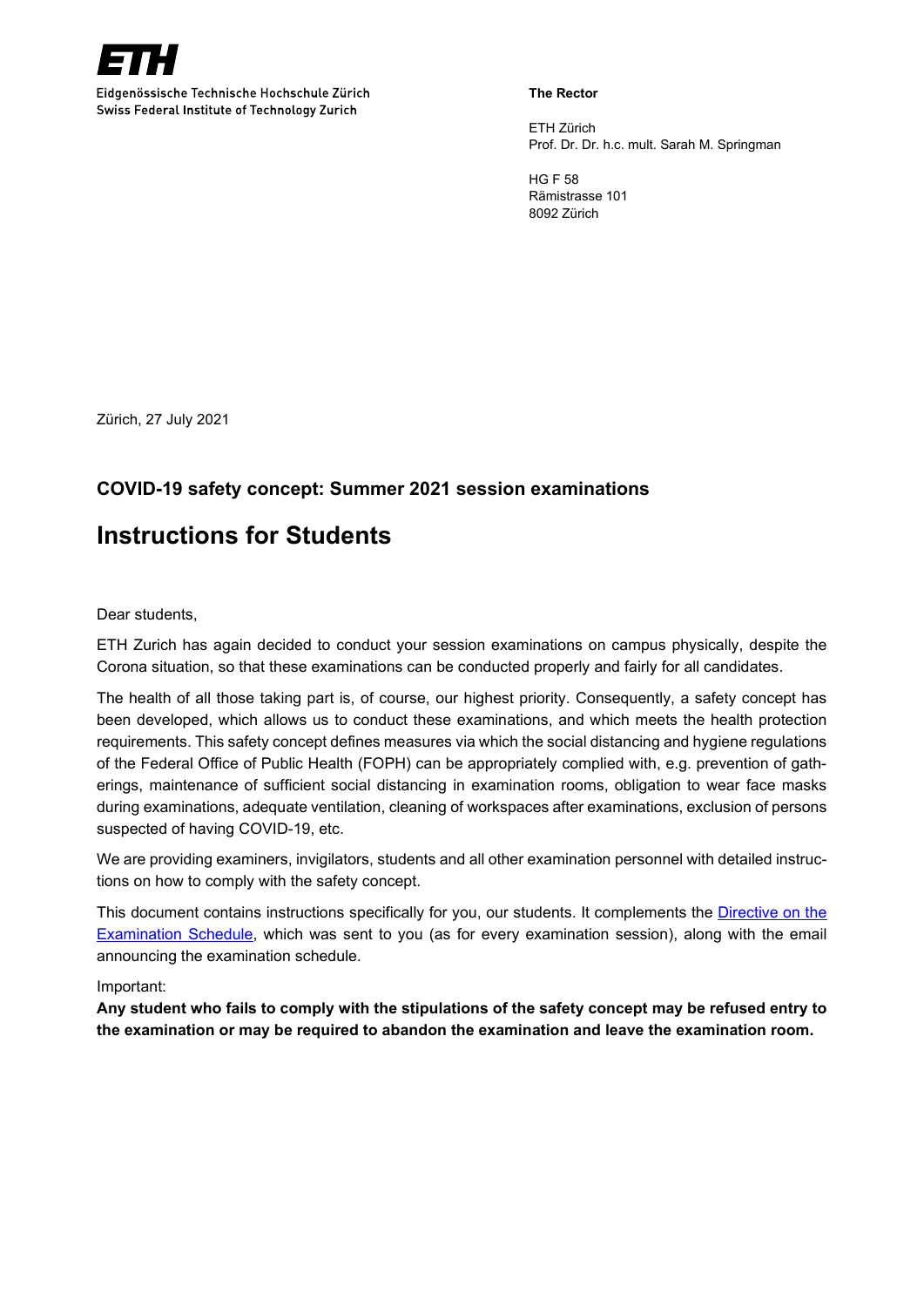# **1 Travelling to examinations / examination rooms**

Please try to travel to campus by bicycle or on foot, if possible. If you must come by public transport, please note that buses to Hönggerberg are relatively full at certain times, although capacity is doubled during rush hour. You can also use the ETH Link to get to Hönggerberg, which will operate according to the normal timetable. Please be sure to respect the rules regarding face masks, as laid out in Section [4](#page-2-0) below.

ETH buildings will be open as normal during the examination session.

# **2 Conducting examinations**

### **2.1 Written examinations**

Examination rooms for written examinations will open 30 minutes before the examination begins so that you can enter and take your seat as soon as you arrive.

Please use this extra time to access the examination room, but do not arrive more than 30 minutes before the examination is due to begin. Please do not gather unnecessarily in corridors or small lobbies.

The examiner will inform you in advance about the room allocated to you, should your examination take place in more than one room.

• HIL C15, D15, F15/41/61, G15/41/61:

If your examination takes place in one of these rooms (drafting studios), please go to the signposted buffer area in the forecourt of the building (Stefano Franscini-Platz). Support staff will then usher you into the building and the examination room.

• ONA:

If your examination takes place in the ONA building (computer examinations only), please go to the entry area on the west side of the building. Support staff will then usher you into the building and the examination room.

• All other examination rooms: When you arrive on campus, enter the building, go to the examination room, enter it immediately and take your seat. The invigilators will help you to find it.

Maintain distance from other people at all times as far as possible, and avoid crowded situations, especially when entering the examination room or in the toilets. Please use the stairs instead of the lifts (please give immediate priority to students with limited mobility).

Additional portable toilets will be made available in front of the ONA building.

Take all personal items (jackets, bags, etc.) to your seat and put them on the floor. Please turn off your phone or switch it to flight mode and put it away in your bag.

It is forbidden to touch any examination papers that may already have been distributed, or any apparatus (for computer examinations), before the examination begins.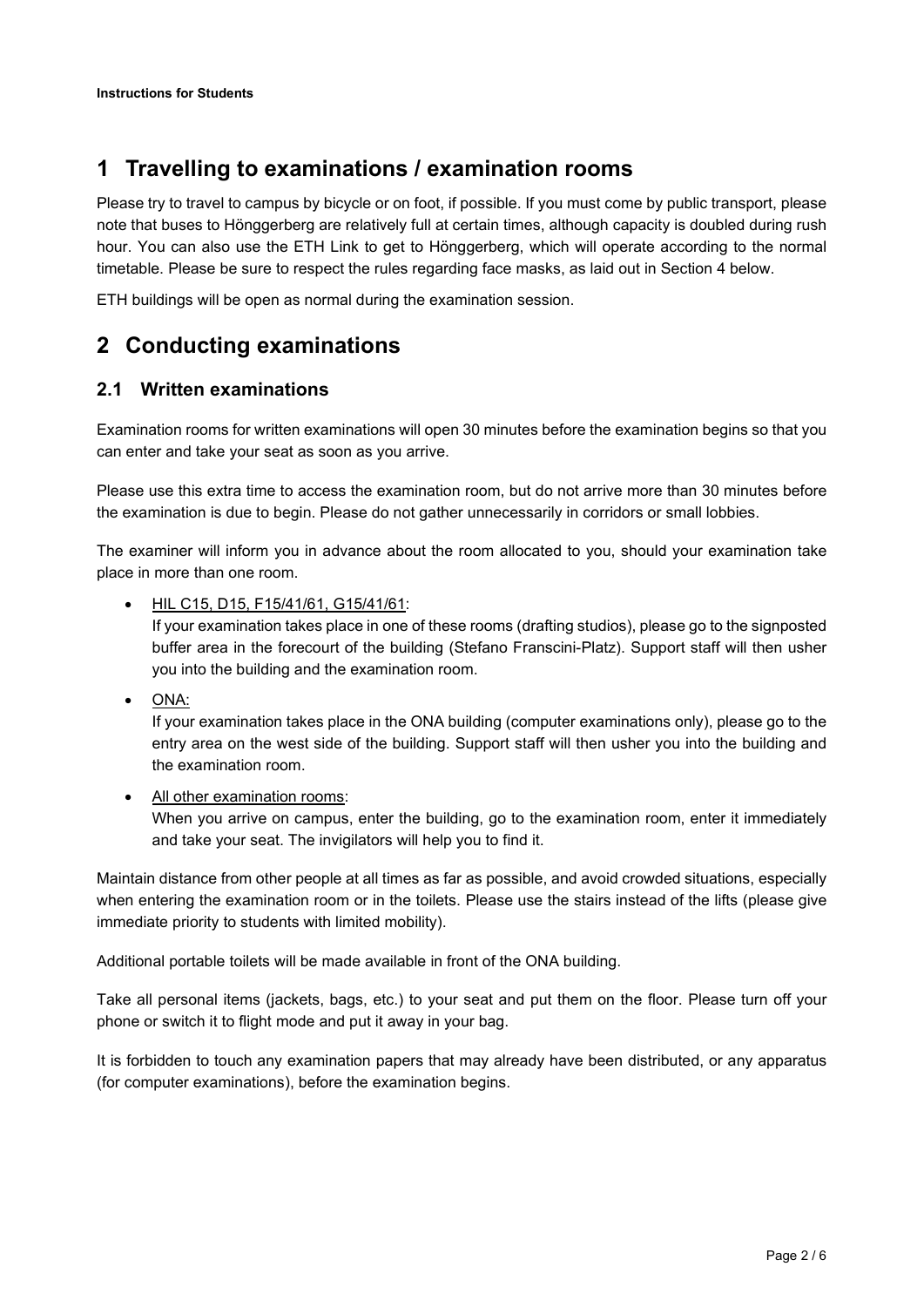Also note that the rooms will be ventilated as much as possible and that the vents will run continuously at full power and without recirculation.

#### <span id="page-2-1"></span>**2.2 Oral examinations**

Oral examinations should take place in presence. However, a partial or complete conversion to video conferencing is possible, provided the examiner agrees to this.

In case of an oral exam that is conducted in presence, please go to the designated examination room and wait outside until you are admitted.

The examiner will inform you directly about whether safety measures require that the examination must take place in a room other than that listed in the examination schedule, or that it must be conducted via video link.

## **3 Leaving examination rooms and the campus**

As a general rule, the examination room can be left early, up to 15 minutes before the end of the examination.

The examination room will then be emptied in stages after you have completed your written examination. Please make sure that you have placed all examination papers on the table (and not packed them away accidentally) and please follow the instructions of the invigilators.

Leave the building (and if possible the campus) by the most direct route and maintain distance from others. Avoid gatherings outside the buildings.

## <span id="page-2-0"></span>**4 Obligation to wear face masks**

All students and all invigilators are required to wear face masks in all ETH buildings. **This also remains valid for the duration of the examinations in the examination rooms.**

Please note that according to the [Directive on Covid-19](https://ethz.ch/content/dam/ethz/common/docs/weisungssammlung/files-en/coronavirus-pandemic-with-regard-to-teaching-hs20-fs21.pdf) Community Masks as well as FFP2 Masks with a valve are not permitted!

It is permitted to remove the mask briefly during the exam to eat or drink something. However, it must be put back on again afterwards.

Please remember that by wearing a face mask you are not only protecting yourself, but also other people in particular.

Only exception, see section [5.5](#page-5-0) (students exempt from wearing a face mask)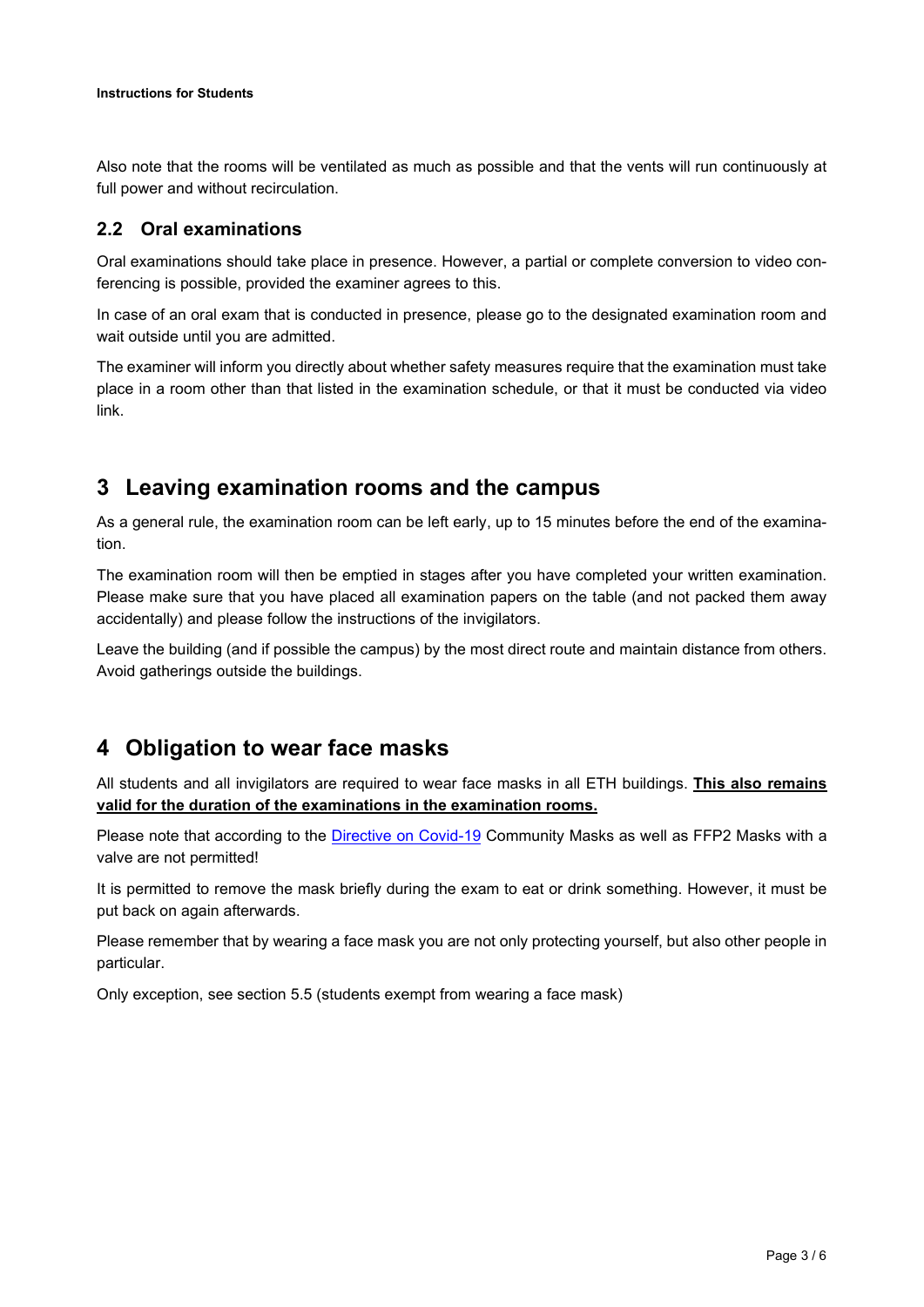# **5 Students in special situations**

#### <span id="page-3-0"></span>**5.1 Students with confirmed Covid-19 disease or in quarantine**

Students with recently confirmed Covid-19 disease or students in quarantine are not allowed to come to ETH. Participation in the written examinations is therefore not possible. **You must sign out at the Examinations Office** [\(exams@ethz.ch](mailto:exams@ethz.ch) or +41 44 632 20 68) **at least one hour before the start of the examination.** A medical certificate is exceptionally waived for this session again.

No written distance examinations can be offered. If attendance is not possible, the written examination must be postponed to a later session.

Oral examinations can be conducted via video conference (see section [2.2\)](#page-2-1).

#### <span id="page-3-1"></span>**5.2 Students with symptoms**

#### 5.2.1 Written examinations

Students with the following symptoms **may not take part in examinations and must deregister from them with the Examinations Office** [\(exams@ethz.ch](mailto:exams@ethz.ch) or +41 44 632 20 68) **at least one hour before the examination is due to begin.** The same applies to them as to students with confirmed illness or in quarantine under [5.1.](#page-3-0)

- **Fever**
- Respiratory illness symptoms (sore throat, cough (usually dry), shortness of breath, chest pain)
- Sudden loss of sense of smell and/or taste
- Headache
- General weakness, feeling unwell
- Aching muscles
- Head cold
- Gastrointestinal symptoms (nausea, vomiting, diarrhoea, stomach ache)
- Skin rash

An up-to-date list of possible symptoms can be viewed on the corresponding [FOPH website.](https://www.bag.admin.ch/bag/en/home/krankheiten/ausbrueche-epidemien-pandemien/aktuelle-ausbrueche-epidemien/novel-cov/krankheit-symptome-behandlung-ursprung.html)

In cases of doubt, students can have themselves tested for Covid-19 (antigen rapid test or regular PCR test e.g. by their general practitioner, in pharmacies, and others). They may sit the examination if the test is negative. If this concerns you, we ask you to bring the test result, which may not be older than 48 hours (antigen rapid test) or 72 hours (PCR test), with you to the examination, in case you are required to produce it.

#### *Examiners as well as their delegated representatives are authorised to eject students from the examination if they show obvious symptoms of illness. In such cases, the examination will be regarded as being "dropped" (=failed exam attempt).*

To minimise your risk of falling ill, we recommend that you avoid situations where there may be a high risk of infection in the periods before and during the examinations.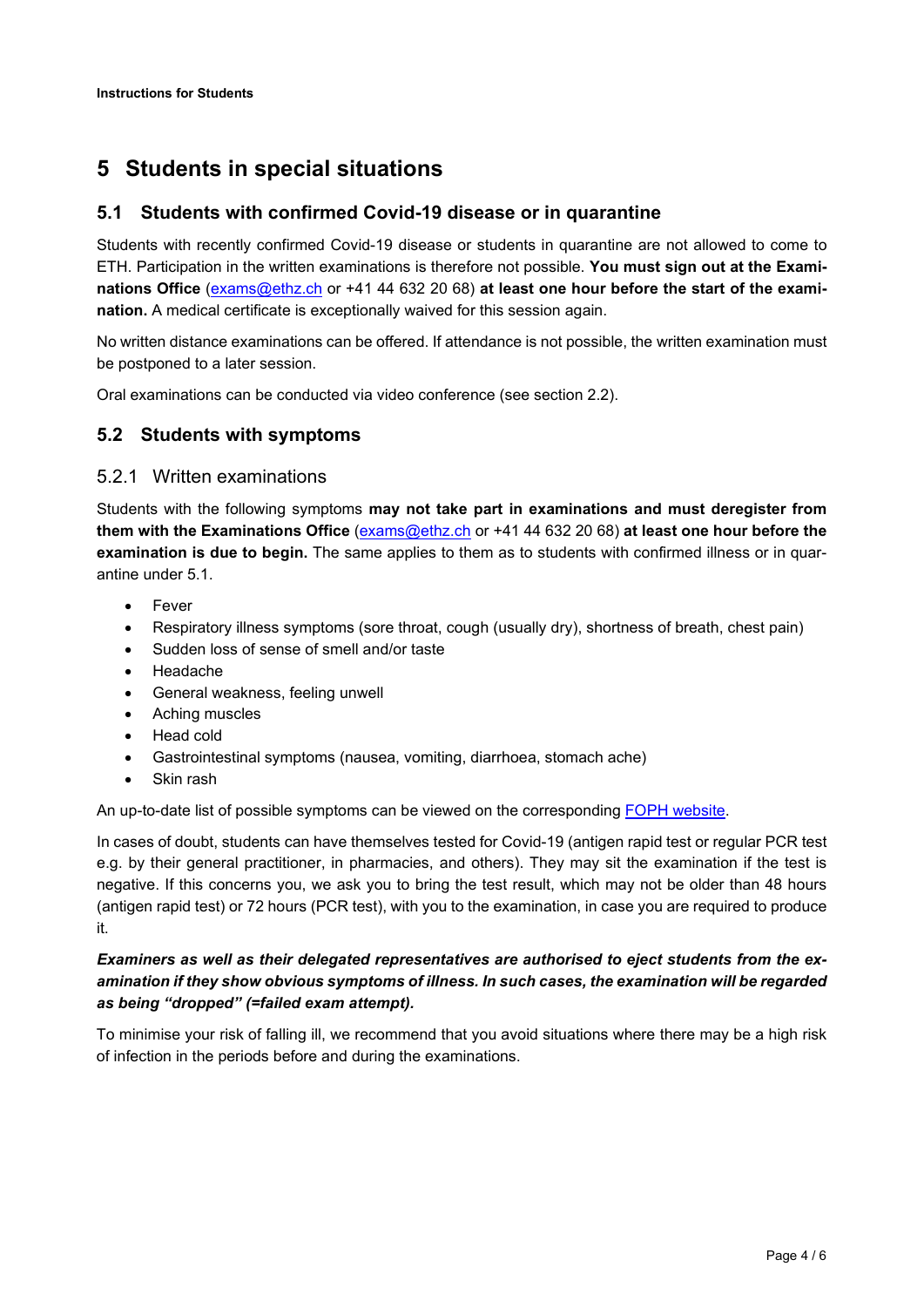## 5.2.2 Oral examinations

Students who have tested positive for COVID-19, students in quarantine and students with any of the symptoms listed in Section [5.2.1](#page-3-1) may not come to ETH for oral examinations. They should contact the examiner and request a possible remote examination (oral examination via video link). They should contact their Director of Studies if there are any issues.

If your examiner decides to conduct your oral examination(s) by video link, he/she will inform you about it directly.

### **5.3 Students who are outside Switzerland**

When arriving from abroad, there are certain conditions and sometimes a quarantine obligation of 10 days. This must be taken into account when entering the country for examinations. It is forbidden to come to ETH during the entire quarantine period. Please note the information on the corresponding [Federal Office of](https://www.bag.admin.ch/bag/en/home/krankheiten/ausbrueche-epidemien-pandemien/aktuelle-ausbrueche-epidemien/novel-cov/empfehlungen-fuer-reisende/quarantaene-einreisende.html)  [Public Health \(FOPH\) website.](https://www.bag.admin.ch/bag/en/home/krankheiten/ausbrueche-epidemien-pandemien/aktuelle-ausbrueche-epidemien/novel-cov/empfehlungen-fuer-reisende/quarantaene-einreisende.html)

#### 5.3.1 Written examinations

Students who are outside Switzerland and cannot enter the country in time for their examinations, must deregister from them with the Examinations Office. It is not possible to conduct them as distance examinations.

#### Exception:

Incoming exchange students and students, who have already submitted a request citing academic grounds and had it approved.

#### 5.3.2 Oral examinations

Students who are outside Switzerland and cannot enter the country in time for their examinations, should contact the examiner and request a remote examination (oral examination via video link).

### **5.4 Students who belong to the risk group**

The safety concept ensures that students who belong to the Covid-19 risk group will also be able to sit examinations.

Note that no remote examinations are offered for written examinations.

They should preferably arrive by private transport and should take particular care to maintain distance from others when entering and leaving buildings.

If you belong to the risk group according to the [official list of the Federal Office of Public Health,](https://www.bag.admin.ch/bag/en/home/krankheiten/ausbrueche-epidemien-pandemien/aktuelle-ausbrueche-epidemien/novel-cov/krankheit-symptome-behandlung-ursprung/besonders-gefaehrdete-menschen.html) then **please notify the examiner in charge at the latest two weeks before the respective written examination**.

**In smaller examination venues**, you should then be able to be placed in such a way that the through traffic past your table is minimised and - if possible - it is ensured that the distance to others is greater than the minimum specified.